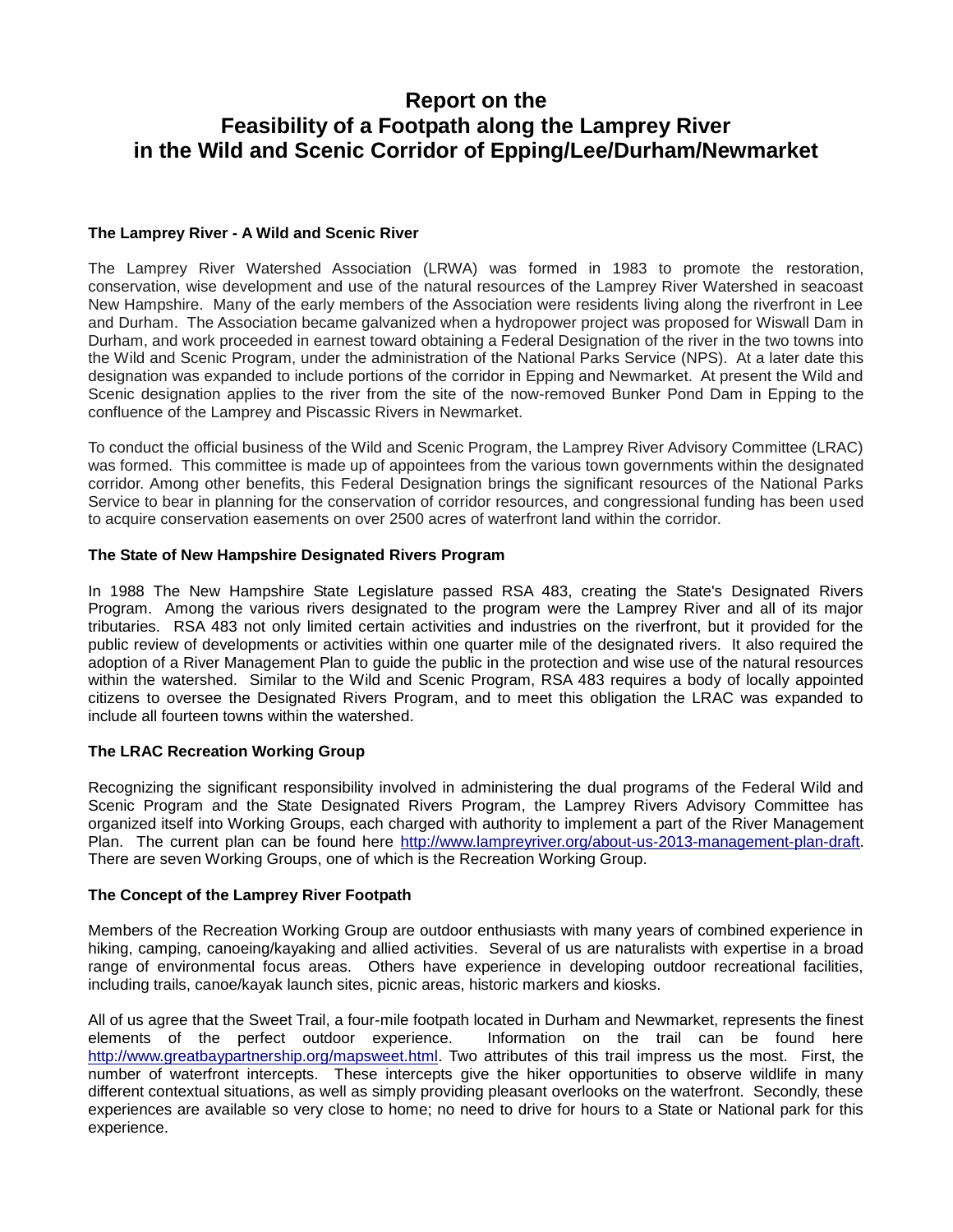Another footpath that deserves our admiration is the Bay Circuit Trail in Massachusetts. This trail extends for about 230 miles in a circular arc around Metropolitan Boston beginning at Plum Island (Newburyport) and extending to Duxbury Beach on the Massachusetts South Shore. Information on this trail can be found here [http://www.outdoors.org/conservation/wherewework/baycircuittrail/.](http://www.outdoors.org/conservation/wherewework/baycircuittrail/)This trail exemplifies the significant amount of cooperation that is required among local governments and private interest groups to create and maintain such a significant trail.

If the Sweet Trail is such an enjoyable trail because of its relationship with the water bodies it closely follows, our Working Group would ask is it possible to create a similar experience along the shores of the Lamprey River? If the Sweet Trail is so convenient for that spur-of-the-moment get-away for a few hours on a sunny afternoon, our working group would ask can the same experience be provided by a trail that would actually pass through the urbanized areas of Newmarket and Epping? If the Bay Circuit Trail can be created through the cooperation of over thirty communities and advocacy groups, could a similar, but smaller cooperative be formed among the four towns of Epping, Lee, Durham and Newmarket? This study was commissioned to investigate these questions.

# **The (Extended) Wild and Scenic Corridor**

Through the combined efforts of the LRWA and the LRAC, the four towns in the Wild and Scenic Lamprey River Corridor have preserved and enhanced considerable lands adjacent to the river. Our outreach efforts have, over a period of thirty years or so, worked to instill an awareness of the special character of the relatively undeveloped corridor that is the Lamprey River. This awareness helps to promote stewardship of lands, even where they are not formally protected by conservation easements. We have worked to interpret historical and archaeological sites, such that respect can be afforded to those who called this riverfront their home before us.

For the purposes of considering the feasibility of a footpath in this Wild and Scenic Corridor, we have set bounds that differ slightly from the current Wild and Scenic designation. Our corridor would start at Mary Blair Park (site of the former Bunker Pond Dam), but extend downriver to the MacCallen Dam in Newmarket. At that point the corridor would continue along Bay Road in Newmarket to the Lubberland Creek Preserve owned by the Nature Conservancy. The distance, as the river flows along this route, is approximately 23 miles. We define our corridor as being up to 1/4 mile on either side of the river. This definition corresponds to the jurisdictional limits of the State's RSA 483.

## **Footpath Description**

A footpath is the most primitive conveyance for the transportation of man. It is the least expensive conveyance to build. Because it is the least susceptible to degradation over time, it is the easiest to maintain. While there will be some who wish to expand the purpose of our path to accommodate mountain bikes, horses, snowmobiles and motorized recreational vehicles, we will resist such suggestions for many reasons. Most notable among our reasons are our knowledge that owners of host properties we would rely on for locating the footpath would not allow such uses. This is not to say that we have a bias against other uses. In fact, where such uses already occur, we would support continued multi-use of the trail and would work to develop a cooperative four-season trail maintenance program.

We understand the need to avoid or mitigate the environmental impacts of our footpath. Following generally accepted practice developed by the US Army Corps of Engineers, our primary strategy would be to avoid the impacts entirely. For the purposes of this early study, avoidance is provided by routing the preferred location of the trail around GIS-mapped wetlands. If future phases of work are undertaken it will be necessary to conduct field reviews using qualified personnel and additional avoidance may be necessary. If avoidance is not feasible, such as at wetland crossings, minimization of impacts will be implemented, and mitigation will be considered to render the remaining impacts as deminimus.

To guide the design and construction of the footpath, we propose to use the *AMC"s Complete Guide to Trail Building & Maintenance*, current edition. Among other topics, this reference covers the physical dimensions of trail cross section, methods of surface stabilization, and types of obstruction bridging. In general, a trail "right of way" width (the cleared area) would be limited to four to six feet. The use of the traditional AMC markers, white strips about the size of a dollar bill is recommended because of its contrast with other locally used markers.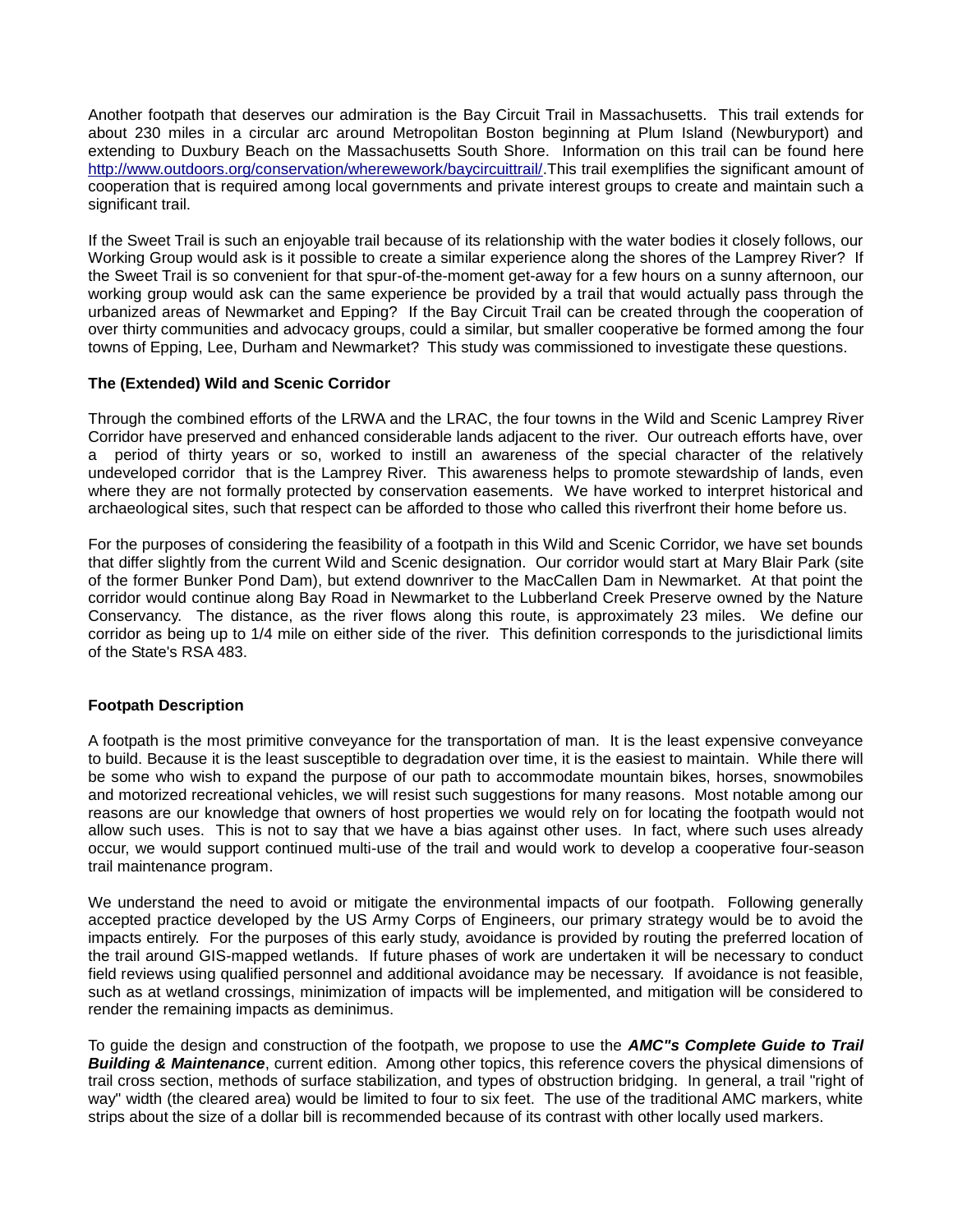As a part of laying out a preferred location for the trail, we wish to consider the possibility of canoe/kayak portage routes around the various falls and dams within the corridor. Although ancient laws exist assuring the rights of portage at these waterway obstructions, there have been many cases where land owners have denied canoeist's rights. In New York's Adirondacks there are many instances where property owners have set barbed wire fences across navigable streams to keep canoeists out. On the Meramac River near Steelville, Missouri a land owner shot and killed the leader of a family canoe outing who stepped onto a mid-stream sandbar he claimed he owned. Where possible, we desire to set out modern, enforceable easements to assure that portage rights are respected on the Lamprey.

# **Base Mapping**

In late 2014, as our Working Group was gathering its thoughts on the Footpath concept, the National Parks Service issued a Call to Action in advance of its 100th anniversary, which would occur in 2016. The Call to Action was an appeal to all corners of the NPS organization to prepare for the anniversary with specific goals in mind. The complete Call to Action document can be viewed here [http://www.nps.gov/calltoaction/index.html.](http://www.nps.gov/calltoaction/index.html)

Four tasks were identified as important steps toward positioning the NPS to serve the public, going forward into the next century. They are: 1) Develop and nurture life-long connections between the public and parks, especially for young people, through a continuum of engaging recreational, educational, volunteer, and work experiences, 2) Connect urban communities to parks, trails, waterways, and community green spaces that give people access to fun outdoor experiences close to home, 3) Expand the use of parks as places for healthy outdoor recreation that contributes to people's physical, mental, and social well-being, and 4) Welcome and engage diverse communities through culturally relevant park stories and experiences that are accessible to all. A small grant program was offered to participants who could take on one or more of above-described tasks.

Recognizing the strong connection between several of these tasks and the potential of a footpath in the Lamprey River corridor, we applied for, and secured a \$6000 grant from the Call to Action program. This grant has been applied to the preparation of maps by the Strafford Regional Planning Commission. The maps are very similar to topographic maps publish by the US Geological Service; however, they contain additional terrestrial data and detail available only from the composite Geographical Information System maintained by the Planning Commission. The maps are appended to this report. The cover sheet of the ten-sheet set contains an index of maps for the four-town study area. It also contains a listing of the numerous sites where recreational opportunities already exist within the Wild and Scenic corridor, and the types of recreation that can be enjoyed at each.

## **Talk, Talk and Walk**

After reviewing the maps and considering various options for routing the footpath, we conducted meetings with three of the four conservation commissions in the project area to evaluate the amount of interest that might be gathered for the plan, and to discuss any concerns that these groups might have. The three commissions we met with were Newmarket, Durham and Lee. Epping did not respond to our request for a meeting. In general, the commissions were supportive of the plan, with all reserving detailed comments pending knowledge of the specifics of trail location.

We also met with the three land trusts who own properties or easements in the project area. Specifics of our conversations will be covered in our Preferred Location notes further on in this report. Our contacts were as follows:

Southeast Land Trust of NH (SELT) Brian Hart bhart @seltnh.org The Nature Conservancy (TNC) doanne Glode inc.org iglode@tnc.org The Forest Society (SPNHF) Wendy Weisinger wweisinger@forestsociety.org

We also contacted representatives of the three riverfront campgrounds within the project area. All three campgrounds are located in Lee. Contacts were made with other non-commercial land owners as individual issues were identified during the development of the preferred trail location. Specifics of our conversations will be covered in our Preferred Location notes further on in this report.

We conducted a series of field walks into areas where questions remained about existing conditions. These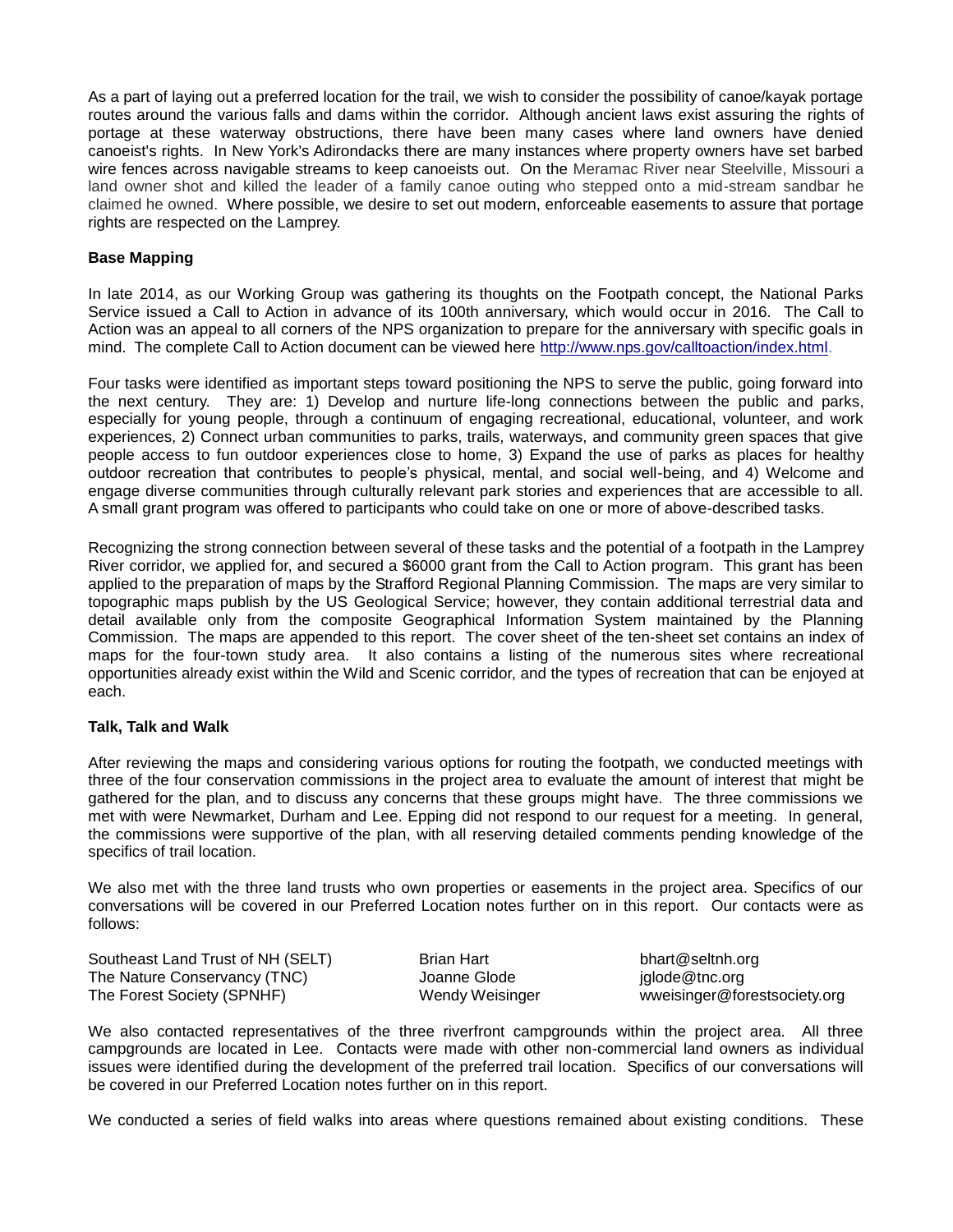conditions involved ownership and current land use as well as environmental factors such as the presence of wetlands.

We competed this phase of our work by collecting maps of snowmobile trails in the area. While we were able to locate maps for Newmarket and Lee, and we purchased a statewide map produced by the NH Department of Economic Development, these maps were of limited value because they did not contain trails found to exist at various locations during our field visits.

# **Guidelines for the Preferred Location**

From the onset of this study, we agreed that the footpath should not cross the Lamprey River except at existing roadway crossings. The expense and environmental impacts of such a crossing are well beyond the limits of our resources. The challenge then becomes one of choosing the optimum side of the river for the location of each segment of the path. Through the consideration of current development patterns in the project area, as well a our knowledge of the natural features of the land, we developed guidelines for choosing the preferred side of the river;

- 1) Avoid residential subdivisions with small lots, as the intrusion would be unwelcome.
- 2) Avoid wetlands as the footpath would quickly degrade the environment.
- 3) Avoid town or State arterial roads as they present unsafe walking conditions.
- 4) Seek out appealing river overlooks, but don't turn the footpath into a "towpath".
- 5) Visit as many town parks and recreation areas as possible.
- 6) Visit as many historical and cultural sites as possible.
- 7) Make connections with the urban centers (a condition of our NPS grant).
- 8) Make connections with public transportation routes (a condition of our NPS grant).

# **The Big Multiplier - Connections to Other Trails**

One of the most substantial drawbacks to many trails in the region is their isolation from any trail network of substance. As such, the appeal of these short trails is mostly for the very young or the very old. To be of appeal to a broader portion of the population, trails have to be networked into a system, and interesting routes and have to be available in lengths of five miles or more. The potential for linking of trails within the Lamprey River corridor is substantial. The following is an inventory of trails within, or close to, our footpath study area.

- $\triangle$  The Rockingham Recreation Trail is a former railroad line extending from Rockingham Junction in Newmarket to the urban environs of Manchester. It skirts the study area in two locations in Epping.
- $\triangle$  The SELT Mast Road Preserve in Epping is currently under development and will contain several new trails.
- $\sim$  Camp Hedding is a Methodist Church retreat located in Epping, adjacent to the Mast Road Preserve, and it has its own small system of trails.
- A Little River Park is a Town of Lee recreation area located on the shores of the Little River. It contains a handicapped accessible footpath, and also serves as a snowmobile trail connector in winter months.
- $\triangle$  Spruce Hole, in Durham, was designated a National Natural Landmark in 1972. It is a glacial kettle hole, surrounded by a footpath. The footpath connects to other trails in the nearby Oyster River Forest and College Woods trail system.
- A West Foss Farm in Durham is on land controlled by the University of New Hampshire, and it contains trails which currently end just beyond our 1/4 mile study area, near Packers Falls.
- $\lambda$  The Lamprey River Preserve in Durham is owned by the Nature Conservancy and contains several miles of informal walking trails with interesting waterfront intercepts.
- $\overline{A}$  Heron Point is a Town of Newmarket-owned park with a bold and ledgy overview of the historic Newmarket Manufacturing Company Mills and the Village area. Several short trails exist throughout the property.
- $\triangle$  The Lubberland Creek Preserve, located on Bay Road in Newmarket, is owned by the Nature Conservancy. It contains the southern-most trailhead for the Sweet Trail.

## **Public Meetings**

After considering all of the research, meetings and discussions detailed above, we set out a Preferred Location for the footpath. This Preferred Location is show on the attached maps. We then conducted listening sessions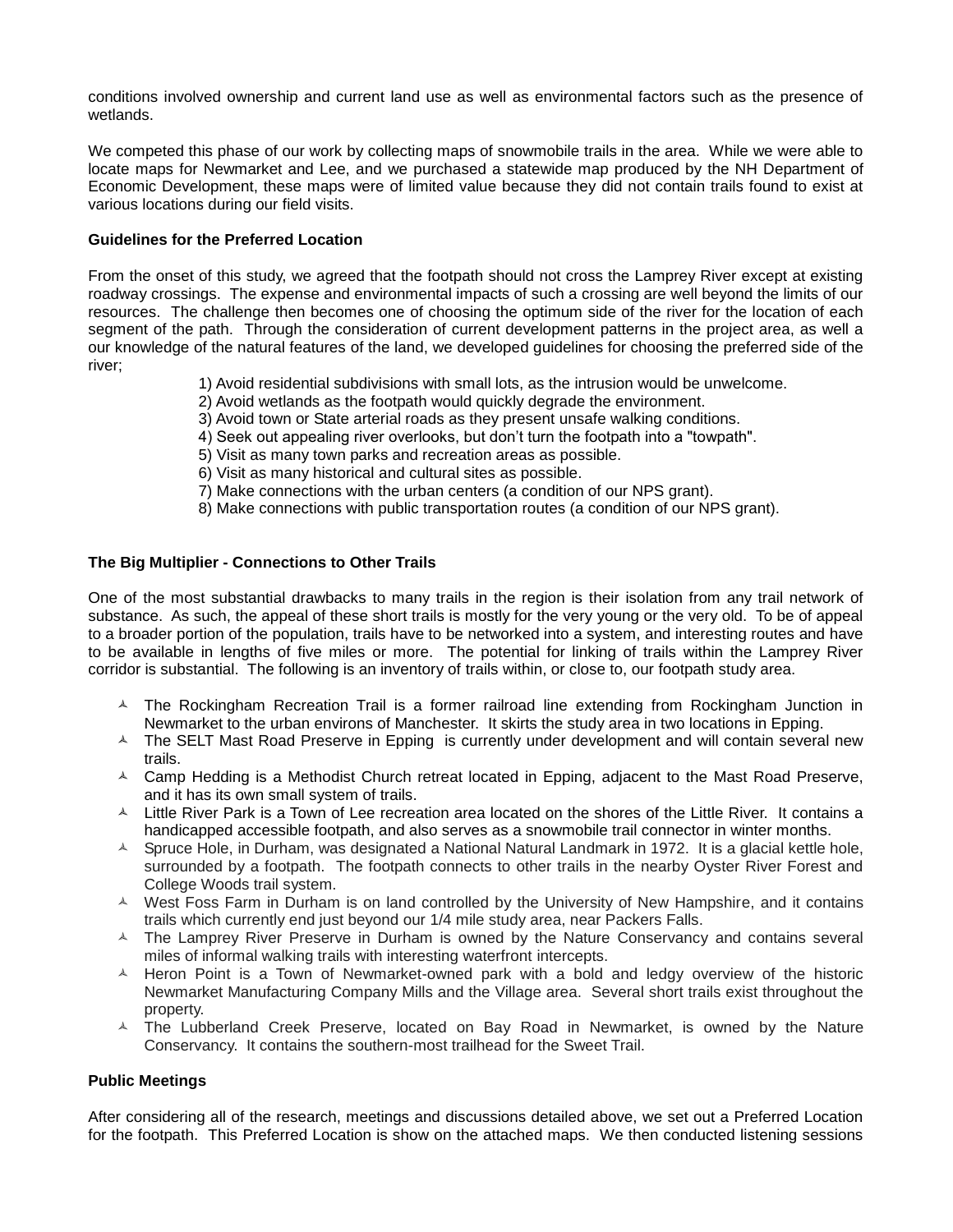in each of the four towns within the study area. The dates of the meeting were as follows:

| September 16, 2015 | Durham Police Station     |
|--------------------|---------------------------|
| September 17, 2015 | Lee Public Safety Complex |
| September 21, 2015 | Newmarket Town Hall       |
| September 22, 2015 | Epping Town Hall          |

The meetings were sparsely attended, but in each, valuable information was presented that added to the value of our study. Specifics were offered by representatives of the Lee Trails Committee, Lee Conservation Commission, Oyster River Watershed Association, Lee Recreation Committee, and the Epping Recreation Committee. This information is discussed in the trail location descriptions below.

# **The Preferred Location**

Below is a narrative describing our preferred location for the footpath on a segment-by-segment basis. Please note that this is a conceptual layout. Many of the property owners have not been contacted or agreed to participate in the locations shown. Also, no on-the-ground evaluations have yet been conducted on the environmental factors that would be affected by such locations.

# **Epping, Mary Blair Park to Blake Road**

Using the terminology of whitewater paddlers, the first segments of the footpath should be located on "river left" because of the considerable conservation and public property located there. "River right" is occupied by a number of residential subdivisions.

Our footpath begins at the kiosk located near the entrance to Mary Blair Park in Epping, and proceeds southward to Route 27. At that intercept, it is noted that the Rockingham Recreational Trail is located less than a quarter mile further south, and that a safe connection can be made along Holt Road. The trail then turns westward and crosses the Route 27 bridge before entering Pendexter Lane and traveling through a parcel owned by SELT to the bridge abutments at the shore of the Pawtuckaway River. Bridging the river on the old abutments appears feasible. The footpath would continue northward along Folsom Mill Road to the junction with Blake Road.

## **Epping, Blake Road to Epping Town Hall**

At this point it is desired to connect with the Dow Parcel and the Lamprey River Forest, both owned by SPNHF. We recommend entering Shepard Lane and finding one supporting land owner who would allow a trail along the edge of his property. Fencing may be installed to define the trail in this case, and prevent those who stray from doing so. Once on the SPNHF properties, the trail can be located in cooperation with SPNHF staff. Our contact confirms that the footpath could be accommodated on these properties. Arriving at the eastern end of the SPNHF parcels, it is desired to make way across Prescott Road and skirt several farm parcels before arriving on Town property on the shore of Hoar Pond, where the water Department maintains three wells. The path continues along a very narrow lake frontage before entering the Epping Schools property. On the schools property, the footpath would be located to avoid other recreational facilities already located there. From the school property it would follow Plummer Street southward to Town Hall, and pass through the Town Hall property, avoiding the parking lot if possible.

## **Epping, Epping Town Hall to Route 125**

At this point it is recognized that a crossing of the very busy Route 125 is necessary, and traffic controls are definitely required to make the crossing safe. There are no such controls at the intersection with Route 27. The trail, therefore, winds its way through several town streets and connects with the Rockingham Recreational Trail, where a pedestrian signal was installed within the past several years. The sufficiency of sidewalks along Main Street should be evaluated in areas that would be used for the trail.

## E**pping, Route 125 to Route 87**

After making the crossing, the footpath would use several town streets to return to, and cross, Route 27. Trail developers should work with The NH Department of Transportation to install "hikers ahead" warning signs at this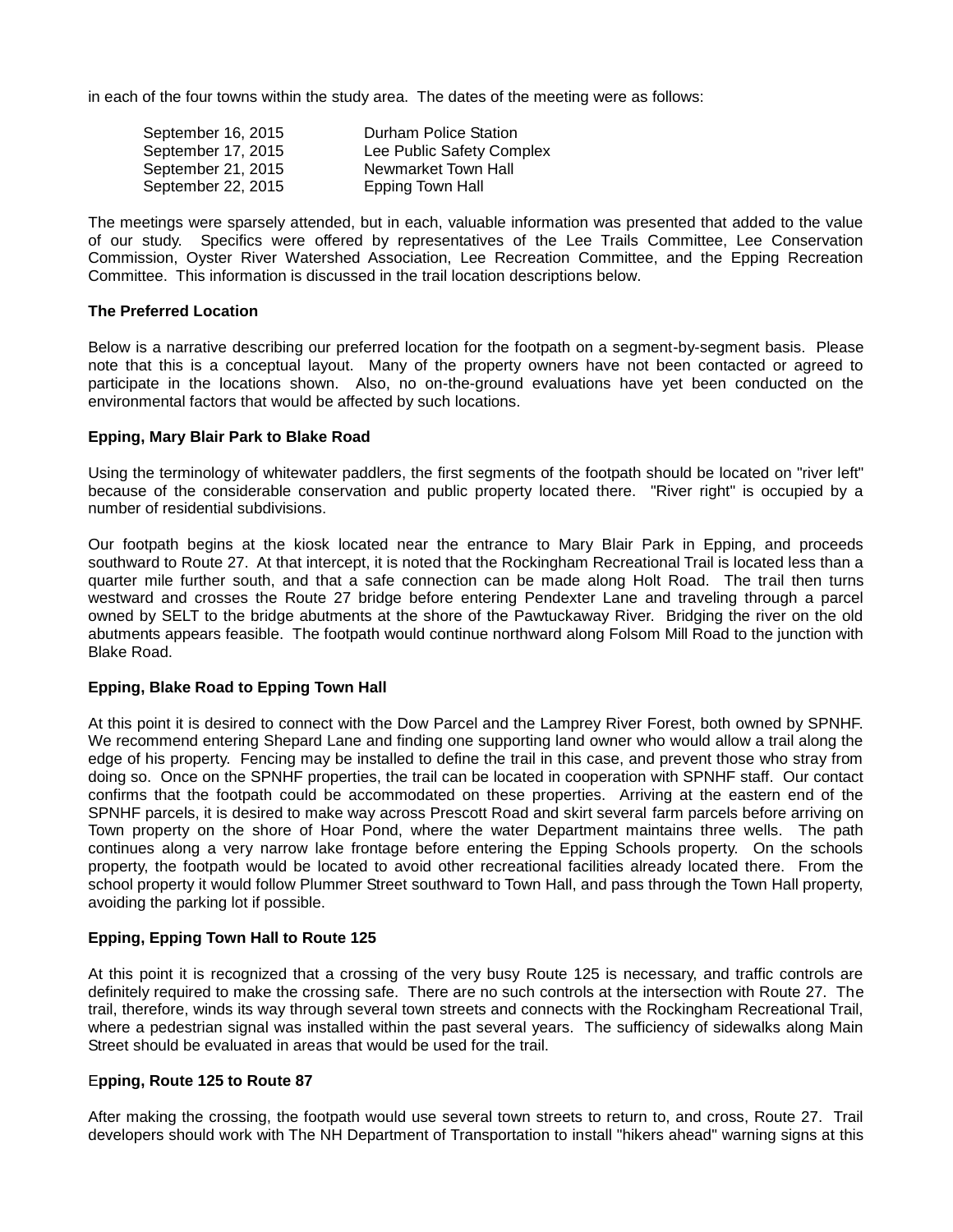crossing location. Once across, the footpath would soon leave the urban environs to follow the river through the Verdant Pastures property before entering the Mast Road Preserve owned by SELT. Trails are currently being constructed on the Mast Road Preserve, but we have been warned that there will be section in the middle of the property where trails cannot pass because of wetlands. For the purposes of the study, we have shown the trail skirting the wetlands by moving northward onto the Camp Hedding property and following the perimeter of that property to the Route 87 bridge crossing the Lamprey River.

## **Epping, Route 87 to North River Bridge**

At this point we look ahead and note the the trail should follow "river left" for the next few sections because of residential developments and wetlands on the right, as well as numerous conservation properties on the left.

The footpath crosses the Route 87 bridge and soon turns right onto a Class A Trail formerly Dimond Hill Road. Within 1000 feet, the trail crosses a brook. From this point to the top of Dimond Hill, properties on the right side of the road are controlled by SELT, and there may be an opportunity to gain several river intercepts. Further study, in cooperation with SELT, should be undertaken. For the purposes of the study, however, we have shown the trail following the Dimond Hill Road location.

Stopping at the top of the hill, it is noticed that our mapping shows wetlands further north. A field walk in the very dry summer of 2015 revealed that this wetland actually extends pretty much unabated under the power lines and up to the brook crossing shown on the map. Much damage has occurred to the wetlands by various vehicular incursions, and this in not a pretty place to hike.

On the other hand, we note that SELT is currently planning to renovate an historic farmhouse off to the west, on North River Road, and perhaps that would be an interesting destination. SELT maintains trails on a number of its properties, so maybe there would be an opportunity to get information on those properties at the farmhouse. Our maps indicate that access to the SELT headquarters might be gained through conservation lands by using two farm passes located on the circle at the end of Meadow Brook Drive.

After visiting at the SELT headquarters, the trail returns to the woods via North River Road, Range Road and Dimond Hill Road (a Class 6 road from the top of Diamond Hill northward). At the end of Dimond Hill Road, the footpath turns right and encounters a crossing of the North River. Snowmobilers have constructed a bridge here using the abutments of a former roadway bridge; however, this bridge is not safe for summertime pedestrian travel and would need to be replaced with a engineered structure to be safe.

## **Lee, North River Bridge to Wadleigh Falls Bridge**

Immediately after the bridge, the trail turns right and follows an existing snowmobile trail through "The Cow Palace" and Flag Hill Winery. Soon after entering the open space portions of the Riverside Farm Drive Subdivision, the snowmobile trail continues northward across the road while we prefer to stay along the river , working our way up to, and crossing the back portion of a parcel which fronts on Riverside Farm Drive and Route 152 before emerging on Route 152 at the Lee Canoe Access. From there, the short distance to the Wadleigh Falls bridge can be walked off pavement, passing over one privately owned riverfront parcel.

At Wadleigh Falls, a canoe portage route is needed. The preferred route is shown on "river right", beginning just above the Route 152 bridge and ending on the second lot below the bridge. Though preferred on a conceptual basis, this route needs to be evaluated in various seasons. The take-out location needs to be located far enough upriver to avoid the current associated with the falls; however this may force it into an area where there is low and marshy backwater conditions at certain times of the year. Shifting the take-out to the alreadyestablished launch site about 1/8 above the falls would require canoeists to walk across the narrow Route 152 bridge. This would create a traffic hazard.

## **Lee, Wadleigh Falls Bridge to Lee Hook Road**

As at other major road crossing of the river, we pause to look ahead and note that "river left" from here to Lee Hook Road is occupied by several residential subdivisions. That which is not subdivided is wetland; therefore, "right right" is suggested for the trail location. Even though we make this choice, the first mile or so of the riverfront is occupied by residential uses, so we show our trail returning to the woods via relatively undeveloped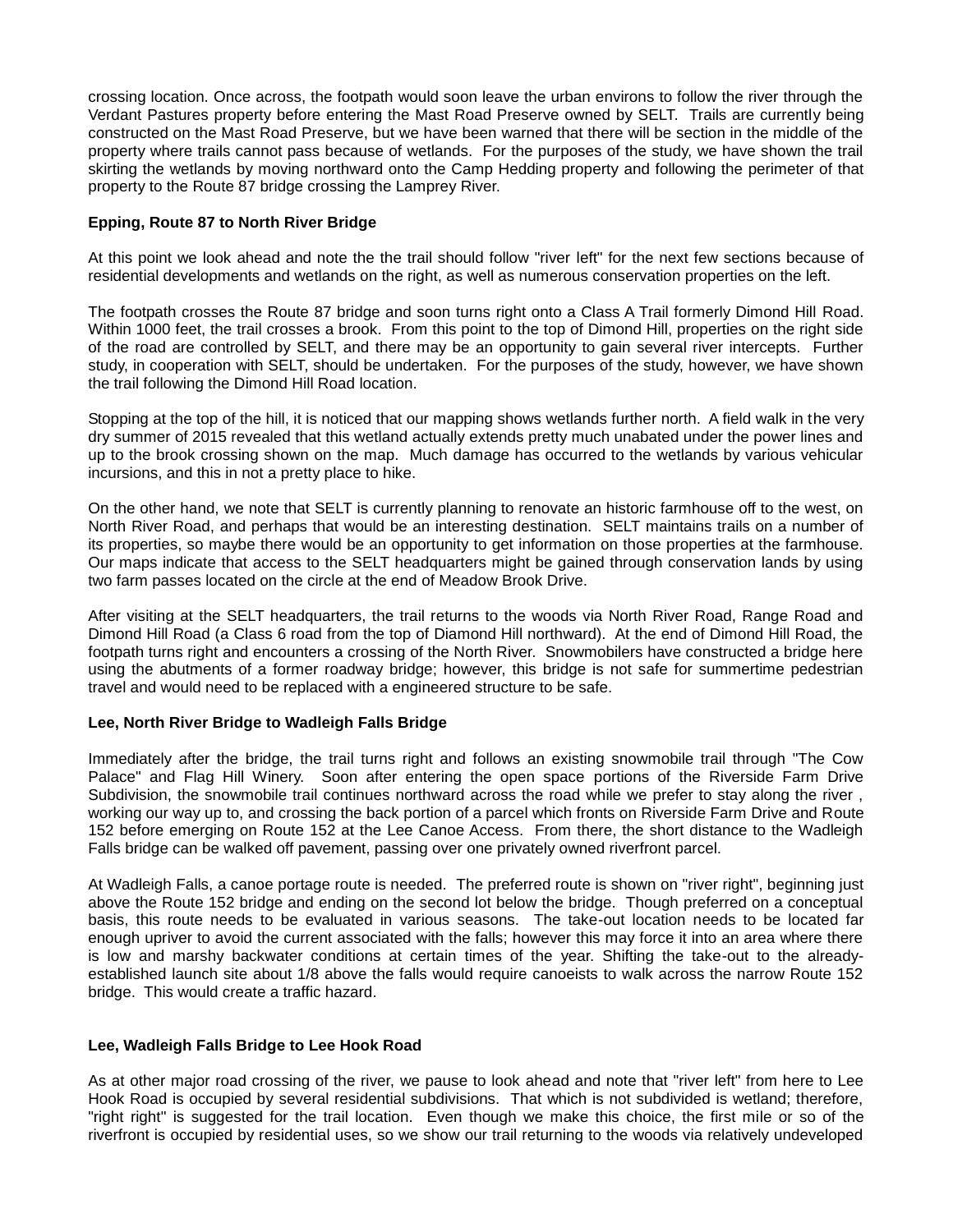land leading to Jan Lane. This alignment actually leads us out of Lee and into Newmarket for a short distance, and a portion of the route shown on the maps passes through conservation lands associated with the Town of Newmarket's Ash Swamp properties.

The crossing of Route 152 in the "s-curves' associated with the brook exiting the swamp will need to be carefully planned for safety, and hiker warning signs should definitely be installed in the crossing area. Once across the highway, the footpath can follow the river closely through various large farm parcels including, but not limited to the former Ath-Mor Farm, the UNH Burleigh Demeritt Farm and the Bartlett-Dudley Farm.

Once arriving at the Captain Ruben Hill Bridge on Lee Hook Road, there is an opportunity to connect with Town of Lee trails located at Little River Park and the Lee Town Forest through conservation land on the north side of the river. The Lee Snow Travelers maintain a snowmobile trail on portions of this land and it might be possible to route the connector to the park by following that trail in part.

## **Lee, Lee Hook Road to Wiswall Falls Bridge**

Once again, we stand on the Captain Ruben Hil Bridge and look downriver, evaluating which side of the river to use for the next segment of the footpath. The presence of conservation properties on "river-right" draws our attention. Noting that there are commercial campgrounds on both side of the river in the section, we've contacted the owners to discuss our ideas. Neither are interested in participating, citing security and liability concerns. Pat Wellington, owner of Wellington Campground has left the door open very slightly, allowing that the trail might be located along the fringe of her property, but only with extremely tight controls over who uses the trail.

For the purposes of the study, we've shown the trail making a brief stop at the site of Captain Hill's mill site before skirting the Wellington Campground property and diving into several conservation properties downriver. Then it makes its way to Wiswall Road through another conservation property and then proceeds along Wiswall Road to Wiswall Falls.

#### **Durham, Wiswall Falls Bridge to Packers Falls Bridge**

From the bridge the footpath enters Durham's John Hatch Park. This park and the surrounding area were the industrial center of the town of Durham in the earliest days of settlement, and the area has been designated a National Register Historic District by the Town of Durham. A kiosk with picture panels depicting the history was recently erected in the park with the support of the LRAC.

The rapids below the Wiswall Falls Dam are a popular spot for fly fishing, and trails have existed for considerable time to the bottom of the rapids. Our footpath would follow these trails to the Weeks Property, a parcel owned by the Town. Just beyond the Weeks Property is a residence, prohibiting further riverfront access, so we propose to take the trail back to Wiswall Road, and thence to the intersection with Packers Falls Road. From there, following Packers Falls Road would be risky due to the poor alignment and sight distances to the south of the intersection, so we propose to take the trail through a farm pass opposite Wiswall Road. This leads into University-controlled lands generally known as West Foss Farm. Within these lands, mapping provided by the SRPC indicates a dead-end trail called the West Foss Farm Trail. Our proposed footpath can easily connect to that trail, and extend through to Packers Falls Park in a very short distance.

At Wiswall Falls we have designated a preferred Canoe Portage Route on "river left". Although there is a natural landing area within John Hatch Park in the area of the former penstock, it should be avoided in high water conditions because of the proximity of the dam. Instead, we recommend take-out on the corner of the Burroughs Easement, just upstream of the Wadleigh Falls Road Bridge. Put-in can occur at various locations below the dam, depending on water levels.

#### **Durham, Packers Falls Bridge to Newmarket Town Line**

At Packers Falls, it is desired to access the "river-right" side of the river to take advantage of the existing informal trails leading down to, and through the Lamprey River Preserve owned by TNC. Although the beginning of this segment crosses five residential lots, none of the properties make use of the waterfront because of the topography. It is hoped that the informal trails that already exist in this area could be formalized with easements. We have talked with TNC and find them cautiously curious about the prospects of a formal trail, but they have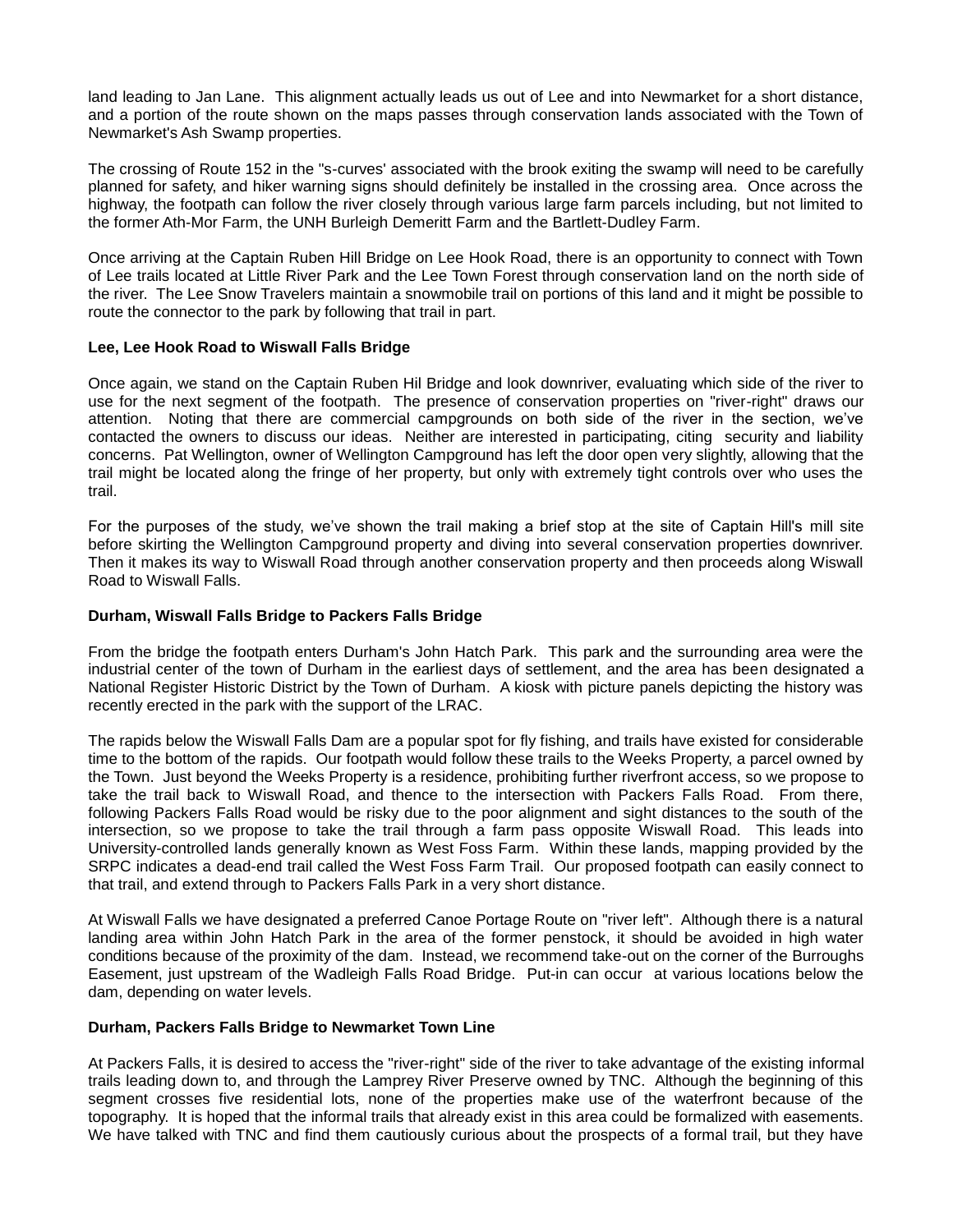warned us in advance that dogs are prohibited on TNC properties as a matter of policy. The issue of dogs, and the nuisance they can cause to wildlife and other hikers is one that will have to be addressed for the trail as a whole if this concept is advanced anywhere in the corridor.

While we have shown the footpath following existing trails and then staying on high ground as it proceeds downriver, one is eventually brought to the reality of the Portland-to-Boston railroad line that bisects the TNC parcel and precludes further access near the Newmarket Town Line. For conceptual purposes we propose to cross a backwater of the Piscassic River with an elevated boardwalk; not the cheapest or easiest to permit, but perhaps the better of the available options. One option would be to bridge the Piscassic at its confluence with the Lamprey River. This would connect directly into the parkland associated with the Piscassic Street Boat Ramp in Newmarket. Another alternative would be to have the footpath cross the railroad opposite Constable Road in Durham and gain access through the farm pass there. It is thought that the deeds for the Lamprey River Preserve include farm crossing rights over the railroad; however use of this crossing for hiker's use would have to validated through legal channels. If the safety concerns of such a routing could be overcome, one would still have to deal with the concerns of walking along Packers Falls Road, which is narrow and lacks sidewalks.

Within this section, we recommend laying out a canoe portage route at Packers Falls. The route needs to skirt the entire falls, although at high water experienced paddlers may choose to ignore all or parts of the portage. The route begins ("river-right") on the first property upstream of the Packers Falls Road Bridge and continues to the pool opposite the confluence with Woodman Brook.

#### **Newmarket, Newmarket Town Line to Bay Road**

Just south of the Newmarket/Durham Town Line, the railroad right of way bellies out to the east, and the map indicates two embankments with water in between. In the field, one sees the current mainline tracks located on the westerly embankment with a bridge over the Piscassic River. The easterly embankment appears to be remnants of the original railroad alignment, and there exists abutments of a bridge, long gone, over the Piscassic River. This area is frequented by fishermen, as well as children from the local neighborhood. Because this existing access presents a significant liability for the railroad, there may be reason for the normally unapproachable Pan-Am Railroad authorities to consider divestiture of the easterly alignment in exchange for a significant access control project (fencing) extending from the Elm Street crossing to a point well within Durham, and perhaps involving the discontinuance of the deeded farm crossings in the TNC deed. If this were possible, it could possibly be implemented with railroad grade crossing elimination money available from the New Hampshire Department of Transportation. Once the very complicated transactions have taken place, it would be a relatively simple process to build a footbridge across the Piscassic using the ancient, currently unused abutments, thereby providing the much-desired access to the trail directly from an urbanized area.

The balance of this section of the trail lies on town sidewalks and pathways. Our recommended routing would take advantage of interesting topography and historic resources as it passes over Zion Hill, past the Stone Church, down Water Street to Schanda Park, along the Riverwalk and through Penstock Way to pass over the Lamprey River on the existing footbridge before exiting onto Bay Road.

Within this section, the trail would intercept the Wildcat Public Transportation System at no fewer than three bus stops. The Wildcat Line is operated by the University of New Hampshire; however the public may use the line for a nominal fee. Having the footpath make these intercepts helps to promote access by a more diverse cross section of the local population, which is one of the goals of the NPS Call To Action.

Within this section a canoe portage is required at MacCallen Dam. We have shown a preferred route on "riverright", beginning just upstream of the Route 108 bridge and continuing along Penstock Way, the frontage road behind Rivermoor Landing and the Town's riverwalk to the Water Street Boat Ramp. At the time of this writing, the Town is considering an easement at the take-out location above the Route 108 bridge. This easement would allow construction of a primitive path to ease the climb over the 14-foot high slope at river's edge.

#### **Newmarket, Bay Road to Nature Conservancy Center**

Bay Road is an arterial street with considerable traffic. Sections of it have poor alignment. To locate a trail along this road as shown on our maps, sidewalks would have to be built. We show our concept of taking the trail off Bay Road to connect with Heron Point, a Town-owned park with a small trail system. The views back into the historic mills and Newmarket Village from this vantage should not be missed. We exit back to Bay Road along a